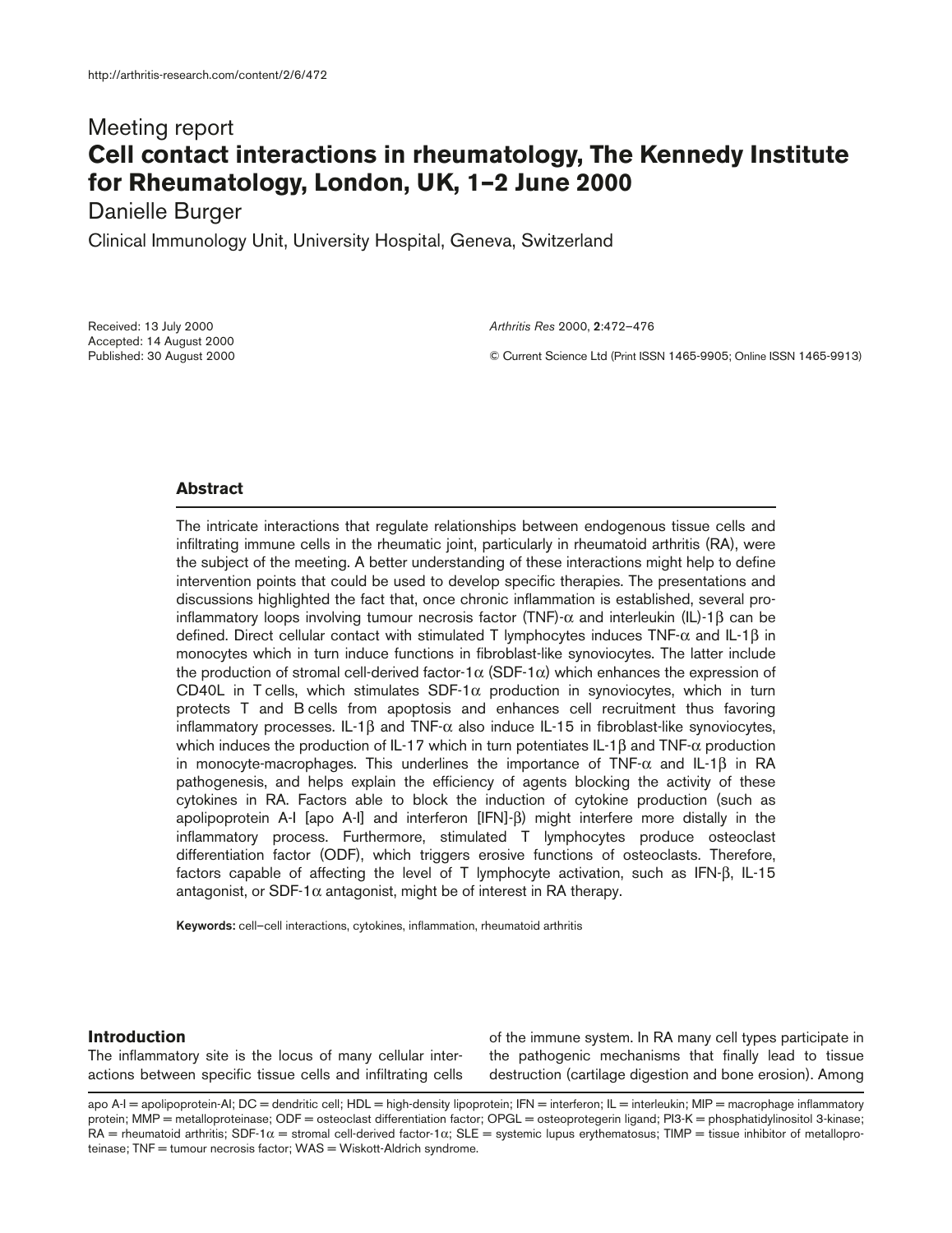these cells T lymphocytes may play an important part, being the most abundant infiltrating cells in the pannus. Although T lymphocytes are claimed to participate in RA pathogenesis, knowledge of the mechanisms by which they exert their pathogenic effect(s) is still elusive. Monocyte-macrophages, the other main type of infiltrating cell in the pannus, play a crucial role because one of their main functions is to release various pro-inflammatory cytokines, including TNF-α, IL-1β, and IL-17, which participate in the induction of metalloproteinase (MMP) secretion by stromal cells (fibroblast-like synoviocytes) and osteoprotegerin ligand (OPGL) expression in osteoblasts. MMPs participate in cartilage digestion and OPGL induces maturation of osteoclasts, which are involved in bone resorption. The meeting was held to highlight some recent key advances in the intricate interactions between these cells. It was coorganized by Drs M Feldmann and F Brennan (Kennedy Institute for Rheumatology, London, UK) and Drs J-M Dayer and D Burger (Division of Immunology and Allergy, University Hospital, Geneva, Switzerland); 65 researchers from eight countries attended the meeting at the Kennedy Institute for Rheumatology. Three half-day sessions were organized, each with three main lectures and up to five short communications followed by a general discussion.

#### **T cell-macrophage interactions**

The subject was introduced by Dr B Bresnihan (Department of Rheumatology, St Vincent's Hospital, Dublin, Ireland), who, as a clinical rheumatologist, pinpointed the relevance of T lymphocyte–monocyte–macrophage contact in RA pathogenesis. As less invasive biopsies are now possible, synovial tissue samples are more accessible, allowing direct analysis of cell populations and comparison between cell infiltrate and clinical status. The cellular composition of infiltrates varies from one patient to another. In general, the number of T lymphocytes in follicular structures (which resemble germinal centers) around blood vessels similar to high endothelial venules augments with time and correlates with disease severity. Monocytemacrophages migrate from the vessel through the follicular structure to the more superficial layer of the pannus lining-layer, becoming more and more activated (as revealed by CD68 expression). The radiological outcome of patients correlates with the number of macrophages in the synovium. These histological and clinical results pinpoint the importance of T lymphocyte and monocytemacrophage infiltrates in terms of cellular composition and interaction in disease progression and severity.

T lymphocytes are currently thought to play a pivotal part in the pathogenesis of RA (although this is controversial [1]). However, knowledge of the mechanism(s) by which they exert their pathogenic effect remains elusive. Contact-mediated signaling of monocytes by stimulated T cells is a potent proinflammatory mechanism that triggers massive upregulation of the proinflammatory cytokines IL-1

and TNF-α. These cytokines play important roles in RA and their blockade is an efficient way to diminish symptoms in patients. Since the contact-mediated induction of cytokine production seems to play a major part in RA pathogenesis, the modulation of this mechanism is of great therapeutic interest.

On the basis of the observation that autoreactive T lymphocytes are present in the bloodstream of RA patients and normal subjects, Dr D Burger (Division of Immunology and Allergy, University Hospital, Geneva, Switzerland) hypothesized that factors aimed at inhibiting monocyte activation ought to be present in plasma/serum. We demonstrated that contact induction of IL-1β and TNF-α was inhibited by human adult serum but not by serum from human umbilical cord or fetal calves. The serum inhibitory factor was identified as apo A-I, a negative acute-phase protein associated with high-density lipoproteins (HDL). Although apo A-I binds to stimulated T cells, the interaction of the inhibitory factor with surface molecules involved in contact activation of monocyte-macrophages (CD69,  $β2$ -integrins and membrane-associated TNF- $α$ ) remains to be demonstrated. In contrast with its action in normal synovial tissue, apo A-I infuses into the RA synovium, the immunostaining being particularly intensive in the perivascular regions. These results reveal a novel anti-inflammatory function of apo A-I that might lead to new therapeutic approaches in chronic inflammatory diseases such as RA.

Dr F Brennan (Kennedy Institute of Rheumatology, London, UK) demonstrated the importance of cell contact for TNF-α production by cellular extracts of RA synovial tissue. In contrast with whole extracts, cellular extracts that are depleted of T cells do not produce TNF-α, whereas TNF- $\alpha$  production is restored by fixed, RA T cells. RA T cells display the activation phenotype, with more than 85% of them expressing CD45RO. Depending on the T-cell stimulus, different signaling pathways are induced in monocyte-macrophages leading to TNF-α production. Indeed, activation of T cells by a cytokine cocktail (IL-15 or IL-2, IL-6 and TNF) or anti-CD3 antibodies leads to TNF- $\alpha$  induction in monocyte-macrophages involving activation of NFκB and phosphatidylinositol 3-kinase (PI3-K), respectively; the engagement of CD45 in monocytes induces TNF-α through both NFκB and PI3-K pathways. In monocytes overexpressing IκB (as a result of adenoviral gene transfer), TNF- $\alpha$  induction by RA T cells has been shown to be NFκB dependent, whereas TNF-α production triggered by anti-CD3-stimulated T lymphocytes was NFκB independent and mainly PI3-K-dependent. Interestingly, the inhibition of the PI3-K pathway by wortmannin in RA synovial cells resulted in the overproduction of TNF-α. Together these results suggest that TNF- $\alpha$  induced through the activation of NF $\kappa$ B promotes pathogenic inflammatory functions that escape the regulatory mechanisms controlled by other signaling pathways.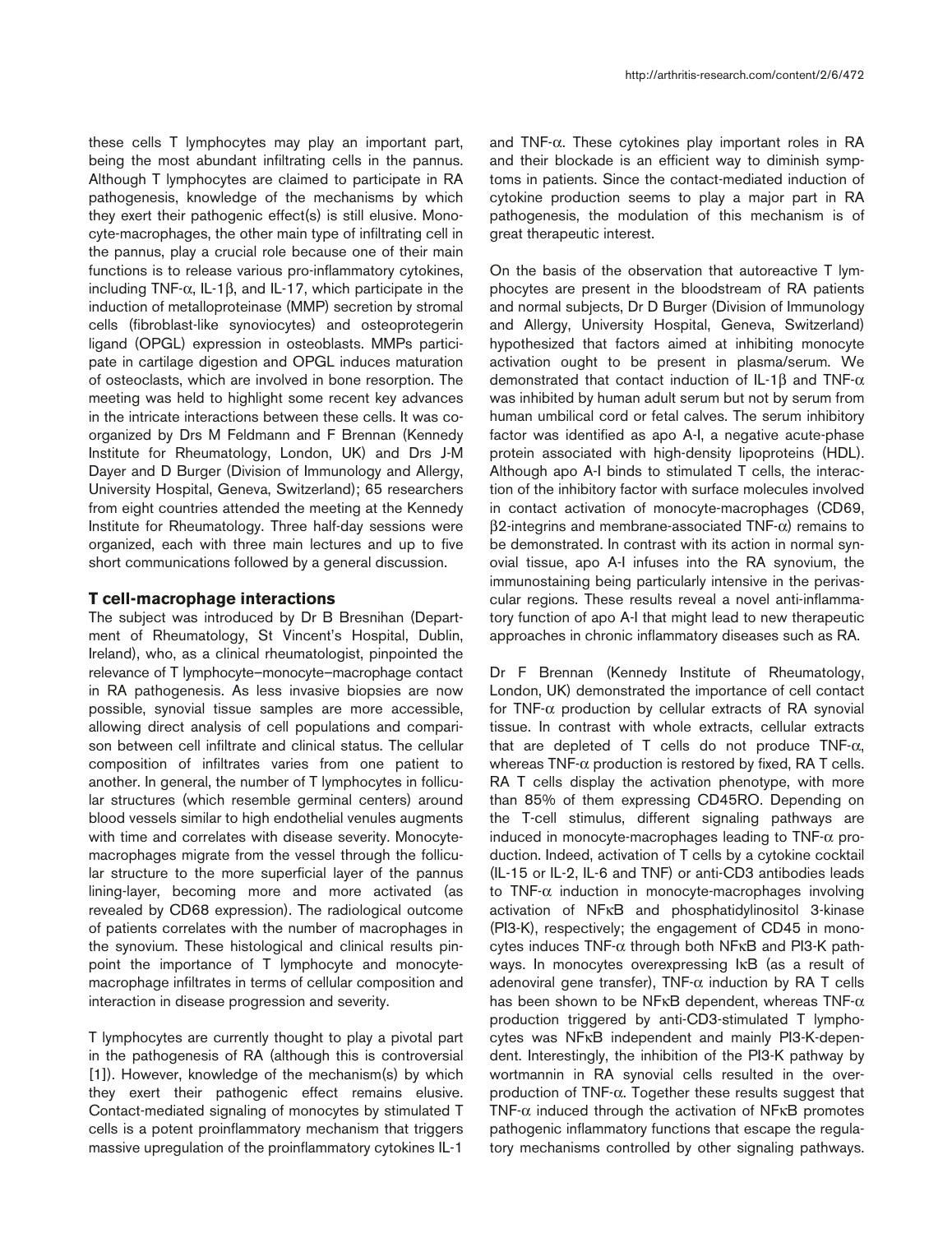Therefore, targeting of NFκB in chronic inflammation might be a promising therapeutic approach. By using monocytemacrophages overexpressing I<sub>KB</sub> (transferred by adenovirus), a group at the Kennedy Institute of Rheumatology (Drs M Feldmann, C Ciesielski and A Foey) showed that NFκB is involved in the induction of macrophage inflammatory protein (MIP)-1 $\alpha$ , IL-6, MMP-1, and MMP-3, to a lesser extent in the induction of IL-1β and IL-8, but not in the induction of IL-10, IL-1Ra, IL-11, and tissue inhibitor of metalloproteinase (TIMP)-1; IL-10 is regulated through the PI3-K pathway upon induction by CD40 engagement.

Dr J-M Dayer (Division of Immunology and Allergy, University Hospital, Geneva, Switzerland) reported that IFN-β, which has been approved in multiple sclerosis therapy, also displays beneficial effects in RA. These *in vivo* effects correlate with the modulation of the contact-mediated induction of cytokine production in monocyte-macrophages in which IFN-β inhibits TNF-α and IL-1β production and enhances IL-1Ra (IL-1 receptor antagonist) production. This strengthens the beneficial effect of IFN-β and also suggests that stromal cells which produce IFN-β might exert a feedback regulation of cytokine production.

Dr C Chizzolini (Division of Immunology and Allergy, University Hospital, Geneva, Switzerland) reported that polarized T cells (Th1 or Th2) differentially affected the production of MMP-1 and MMP-9 in macrophages. Interestingly, membrane-associated IL-4 and  $TNF-\alpha$  in Th2 cells concurrently induce MMP-1. Although IL-4 has no effect on freshly isolated peripheral blood mononuclear cells (PBMCs), it enhances T-cell-contact-mediated MMP-1 production in monocytes cultured for 7 days with GM-CSF while it inhibits MMP-9 production. This demonstrates that in some circumstances, IL-4 might exacerbate tissue destruction.

The general discussion highlighted the fact that, *in vitro*, the type of T-cell stimulus affects the type of products induced in monocyte-macrophages, suggesting that different cell surface molecules (which are differentially induced) in turn trigger different signalling pathways (eg NFκB or PI3-K) in monocyte-macrophages.

#### **Other immune interactions**

T cells that accumulate in the RA synovium express cytokines and activation markers that might be related to pathogenesis. Dr P Lipsky (NIAMS/NIH, Bethesda, MD, USA) showed that CD4+ T cells isolated from synovial tissue of RA patients express different patterns of cytokines and markers as assayed by single cell RT-PCR [2]. Noticeably, IL-2, IL-4 and IL-6 are not detected. No correlation has been found for the expression of cytokines, with the exception of correlations between expression of ODF (also called RANKL, TRANCE, and OPGL) and IL-10, and between ODF and TNF-α. There is also a correlation between the expression of IL-10 and CCR7, ODF and CXCR4, LT-α and CCR6 and IFN-γ and CCR5. Interestingly, CXCR4, which is usually a marker of naive T cells, is present in 76% of synovial CD4+ T cells. This high level of expression might be due to IL-15, which has been shown to increase the expression of CXCR4 and the migration of T cells into the tissue. In synovial tissue SDF-1 $\alpha$  enhances the expression of CD40L in T cells, which in turn stimulates SDF-1 $\alpha$  production in synoviocytes, which in turn protects T and B cells from apoptosis and enhances cell migration. This could induce a selfmaintaining proinflammatory loop, which might be important in RA pathogenesis.

IL-17 (which is produced by memory T cells) is present in both serum and synovial fluid of RA patients, where IL-15 is also expressed. Dr W Malinski (Department of Pathophysiology and Immunology, Institute of Rheumatology, Warsaw, Poland) demonstrated that IL-15 but not LPS (lipopolysaccharide) induces IL-17 production in PBMCs. IL-17 production is inhibited by both cyclosporin A and methylprednisolone. In RA synovium, both the membraneassociated and soluble form of IL-15 are expressed, mainly in fibroblast-like synoviocytes of the lining layer. Both IL-1β and TNF-α induce IL-15 in fibroblast-like synoviocytes; this in turn induces the production of IL-17 in T cells which potentiates IL-1β and TNF-α production in monocyte-macrophages. Here again there is a potential self-maintaining proinflammatory loop. The latter could be interrupted by IL-15 mutant/Fcγ2a, an IL-15 antagonist which prevents collagen-induced arthritis in mice. Furthermore, IL-18 could be involved in this 'IL-15 loop', since it amplifies  $TNF-\alpha$  production in monocyte-macrophages activated by contact with IL-15-stimulated T cells (Dr I McInnes, Centre for Rheumatic Diseases, Glasgow Royal Infirmary, Glasgow, UK).

The question of a function for dendritic cells (DCs) in RA was addressed by Dr D Katz (Department of Immunology, University College London Medical School, London, UK). In RA, DCs are mainly present in synovial fluid. Taking the Wiskott-Aldrich syndrome (WAS) as an example of DC dysfunction, it has been postulated that microenvironmental conditions in the RA joint might affect DC function, in that DCs could activate T cells in an inappropriate (uncontrolled) manner. This type of activation could occur through the engagement of surface molecules such as CD98 and CD147, since CD147 is expressed in synovial cells (including T cells).

Systemic lupus erythematosus (SLE) is often described as a Th2 inflammatory disease, although blocking IFNγ has been useful in animal models [3]. Dr E Liew (Department of Immunology, University of Glasgow, UK) demonstrates that injection of IL-18 with or without IL-12 induces SLElike symptoms in MRL/lpr mice (proteinurea, glomeru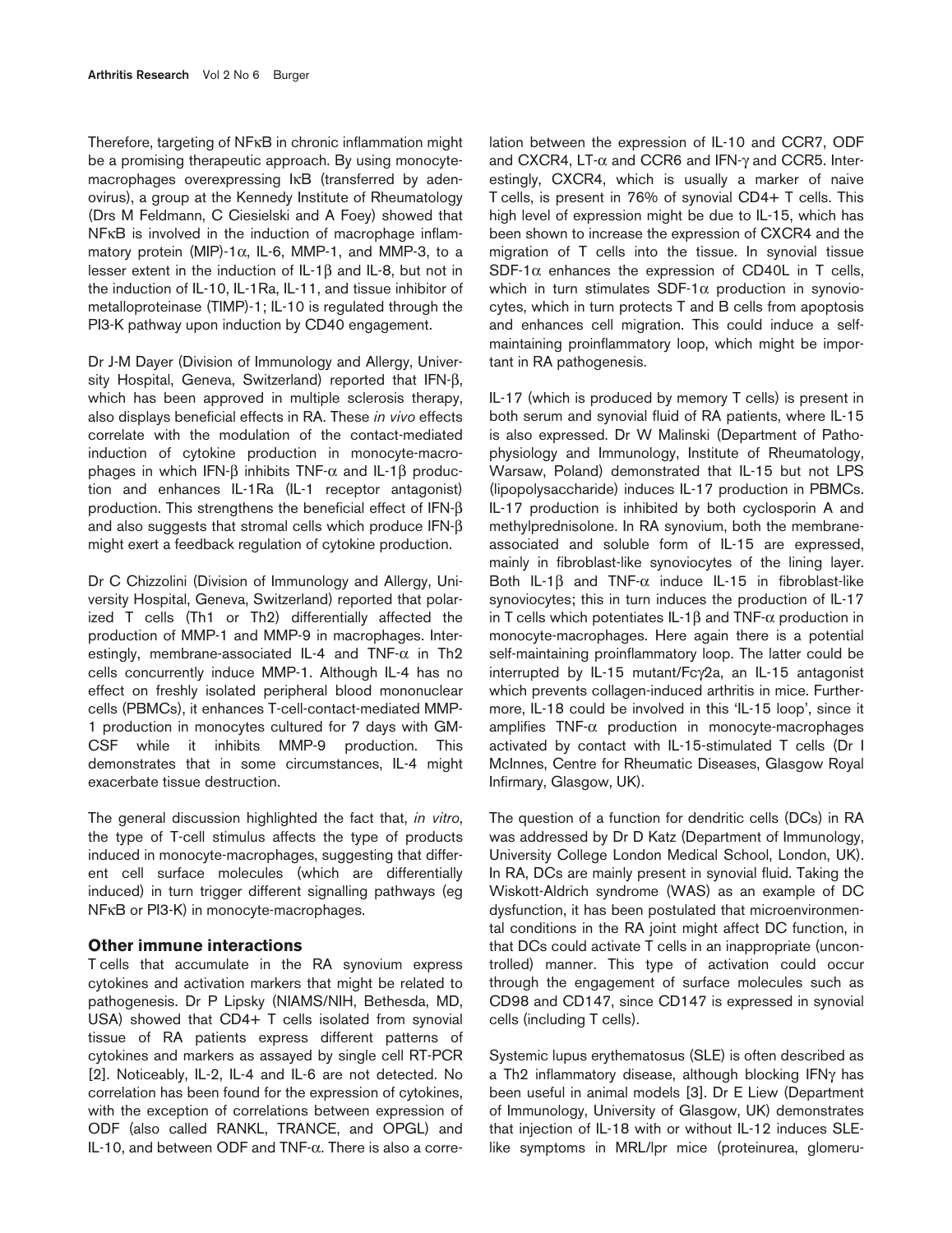lonephritis, and butterfly-like skin lesion around the muzzle). Although the cytokine profile depends on the genetic background, IL-18 injected alone induces the Th2 profile, whereas IL-18 and IL-12 injection induces the Th1 profile. This suggests that SLE might involve both Th1 and Th2 cells.

Dr I McInnes introduced the renal glomerulus as a model for studying cell contact interactions. Indeed, in the mesangium, T cells are in contact with epithelial cells. T cells stimulated with PMA (phorbol myristate acetate) induce the production of chemokines (MCP-1, RANTES, IP-10) in epithelial cells in a contact-dependent manner. This is mainly due to membrane-associated cytokines. In glomerulonephritis, contact between infiltrating cells induces ICAM-1 (intercellular adhesion molecule 1) and IL-6 expression but not MCP-1 production in mesangial cells. This profile is due to contact between mesangial cells and macrophages through the engagement of CD40 and is enhanced in the presence of TNF- $\alpha$  and IL-1β. Another system for studying cell–cell interactions in RA was presented by Dr P Life (Neurology and Rheumatology Systems, GlaxoWellcome Research and Development, Stevenage, UK), who adapted the Stamper Woodruff adhesion assay for use with cryostat tissue sections of RA synovium or tonsil over which target cells can be incubated in order to address the question of cytokine production '*in situ*'. Results show that in such a culture system IL-1β production can be induced in the monocytic cell line THP-1.

Another way of interfering with immune cell infiltration is to hamper their interaction with endothelial cells. Dr A Hamann (Experimental Rheumatologie, Charite and Rheumaforschungszentrum, Berlin, Germany) showed that inhibitors of  $\alpha$ 4 integrins suppress collagen-induced arthritis in mice, although to a lower extent than steroids. Whether this effect is only due to blocking of the recruitment of leukocytes into the tissue remains to be determined. However, since this type of treatment in mice mobilizes hematopoietic precursors cells to peripheral blood, but does not lead to a depletion of these cells within bone marrow, it might be proposed for RA treatment.

## **T cell anergy in RA**

A possible involvement of the jagged/notch genes, which are differentially induced in RA synovium, was discussed (Drs F Ponchel and M Ali, Molecular Medicine Unit and Department of Rheumatology, The University of Leeds, Leeds, UK). These genes are implicated in mechanisms involved in T-cell differentiation and thus might be involved in T-cell anergy. Whether T cells in RA synovium are anergic has been proposed, challenged and seriously discussed by many workers. Indeed, RA T cells display some anergic features (eg the lack of IL-2 production, stagnation at the G1 stage of the cell cycle, anergic-type  $Ca^{2+}$  fluxes) but as they are still mediating functions, they cannot be defined as anergic. This pseudo-anergy may be induced by direct cell– cell contact of T cells with fibroblast-like synoviocytes which display an HLA-DR+, CD80– phenotype (Dr G Panayi, Rheumatology Unit, Guy's Hospital, London, UK). Indeed, T cells in RA are CD69+, CD25+, HLA-DR+, and VLA-1+, they produce small amounts of type 1 cytokines, are poorly proliferating, are arrested in the G1 stage of the cell cycle, but are CD45RO+. This is mainly due to contact with fibroblast-like synoviocytes which induce an upregulation of CD69 and CD25 in T cells in the absence of cell proliferation. The premise that fibroblast-like synoviocytes transfected with CD80 triggered T-cell proliferation suggests that fibroblast-like synoviocytes induce T-cell 'anergy' because they lack CD80 expression.

## **Synoviocytes and bone**

The maintenance of bone mass is due to the tight regulation of osteoclast and osteoblast functions, which originate from hematopoietic and stromal cells, respectively (Dr G Russell, Department of Human Metabolic and Clinical Biochemistry, University of Sheffield Medical School, Sheffield, UK). In osteopetrosis, adipocytes accumulate instead of osteoclasts. Since these two types of cell originate from the same precursor cell, the accumulation of the wrong cell might be due to the lack of, or the overexpression of (a) differentiation factor(s). Since leptin-deficient mice have enhanced bone mass, leptin might be involved in this regulatory system. On the other hand, the differentiation of precursor cells into osteoclasts depends on the interaction of ODF and RANK (receptor-activator of NFκB), which are members of the TNF and TNF receptor family, respectively. A defect in this type of factor may lead to osteopetrosis. In contrast, overexpression of such a factor might lead to bone resorption. Therefore, action on this kind of factor might diminish bone erosion in rheumatic diseases.

The question of factors that trigger osteoclasts to digest bone during inflammatory conditions was addressed by Dr S Goldring (Division of Rheumatology and Metabolic Bone Diseases, Beth Israel Deaconess Medical Center, Boston, MA, USA). In RA, tartrate-resistant acid phosphatase (TRAP), a marker of osteoclasts, is expressed by cells at the surface of the bone. This suggests that osteoclasts are indeed present in RA and might be responsible for bone erosion. Osteoclast maturation is regulated by ODF, which binds to RANK. ODF is produced by both osteoblastic cells and activated T cells; the latter cells might be involved in the imbalance of function of osteoclasts and osteoblasts in RA. This suggests that the ODF decoy receptor OPG might be a therapeutic means of diminishing bone erosion in RA.

## **Conclusions**

The meeting shed light on several points that are now consensual: (i) in noninfectious conditions such as RA, the